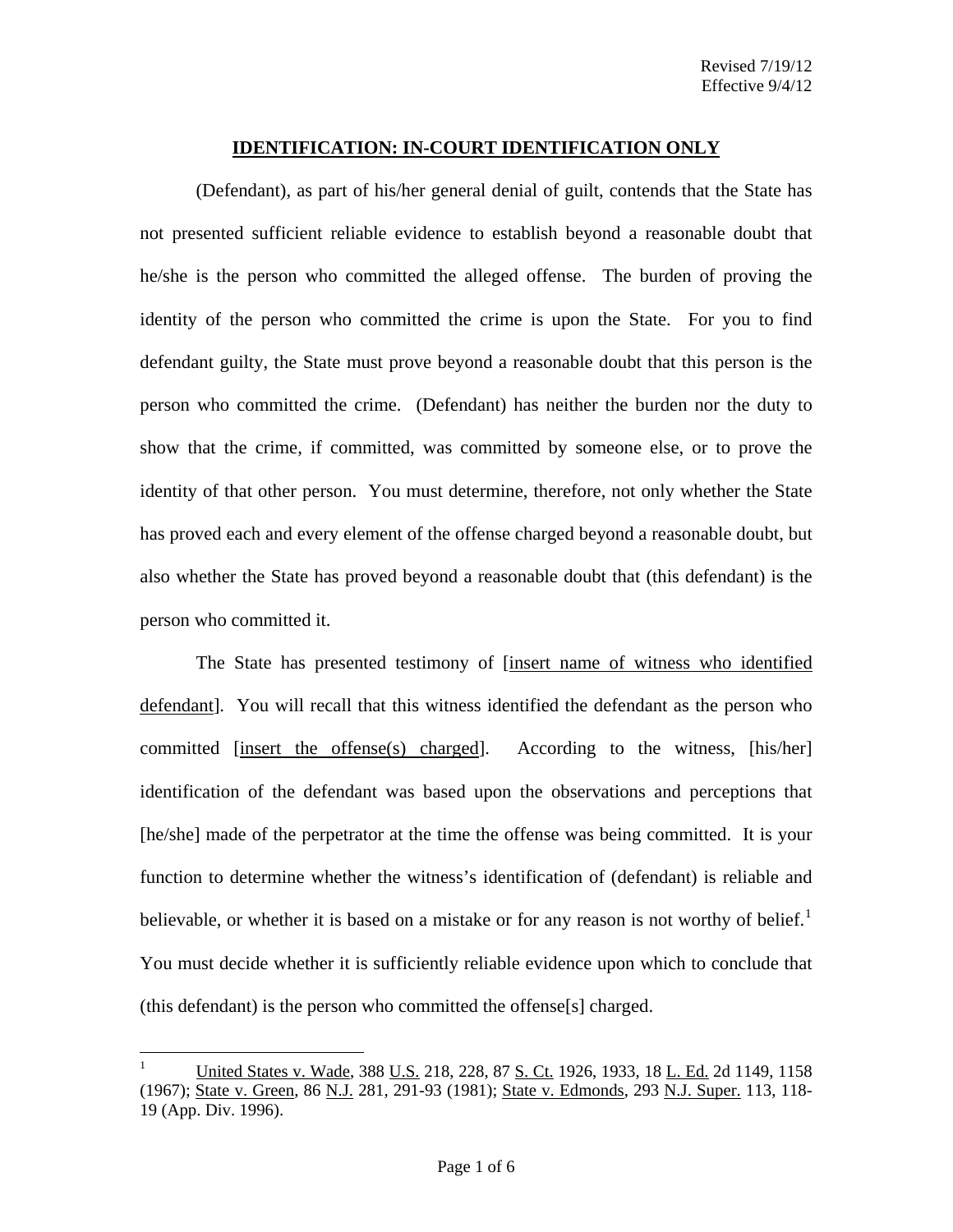Eyewitness identification evidence must be scrutinized carefully**.** Human beings have the ability to recognize other people from past experiences and to identify them at a later time, but research has shown that there are risks of making mistaken identifications. That research has focused on the nature of memory and the factors that affect the reliability of eyewitness identifications.

Human memory is not foolproof. Research has revealed that human memory is not like a video recording that a witness need only replay to remember what happened. Memory is far more complex.<sup>[2](#page-0-1)</sup> The process of remembering consists of three stages: acquisition -- the perception of the original event; retention -- the period of time that passes between the event and the eventual recollection of a piece of information; and retrieval -- the stage during which a person recalls stored information. At each of these stages, memory can be affected by a variety of factors.<sup>[3](#page-1-0)</sup>

Relying on some of the research that has been done, I will instruct you on specific factors you should consider in this case in determining whether the eyewitness identification evidence is reliable. In evaluating this identification, you should consider the observations and perceptions on which the identification was based, the witness's ability to make those observations and perceive events, and the circumstances under which the identification was made. Although nothing may appear more convincing than a witness's categorical identification of a perpetrator, you must critically analyze such testimony. Such identifications, even if made in good faith, may be mistaken. Therefore,

<span id="page-1-1"></span><span id="page-1-0"></span> $\overline{c}$  $\frac{2}{3}$  State v. Henderson, 208 <u>N.J.</u> 208, 245 (2011).

Id. at 245-46.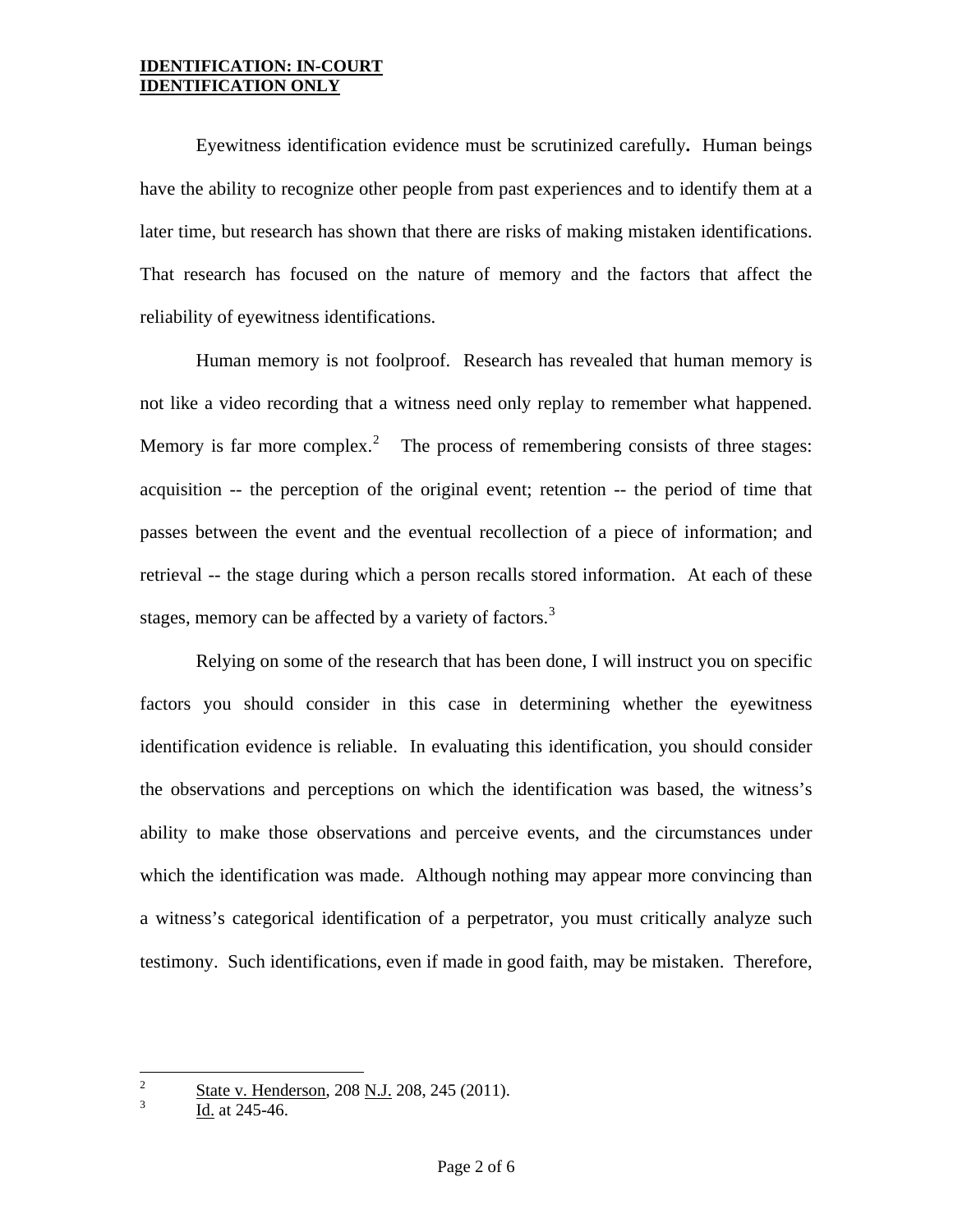when analyzing such testimony, be advised that a witness's level of confidence, standing

alone, may not be an indication of the reliability of the identification.<sup>[4](#page-1-1)</sup>

In deciding what weight, if any, to give to the identification testimony, you should consider the following factors that are related to the witness, the alleged perpetrator, and the criminal incident itself. $5$  **[choose appropriate factors]**:

- **(1) The Witness's Opportunity to View and Degree of Attention**: In evaluating the reliability of the identification, you should assess the witness's opportunity to view the person who committed the offense at the time of the offense and the witness's degree of attention to the perpetrator at the time of the offense. In making this assessment you should consider the following **[choose appropriate factors from (a) through (g) below]**:
	- **(a) Stress**: Even under the best viewing conditions, high levels of stress can reduce an eyewitness's ability to recall and make an accurate identification. Therefore, you should consider a witness's level of stress and whether that stress, if any**,** distracted the witness or made it harder for him or her to identify the perpetrator.<sup>[6](#page-2-1)</sup>
	- **(b) Duration**: The amount of time an eyewitness has to observe an event may affect the reliability of an identification. Although there is no minimum time required to make an accurate identification, a brief or fleeting contact is less likely to produce an accurate identification than a more prolonged exposure to the perpetrator. In addition, time estimates given by witnesses may not always be accurate because witnesses tend to think events lasted longer than they actually did.<sup>[7](#page-2-2)</sup>
	- **(c) Weapon Focus**: You should consider whether the witness saw a weapon during the incident and the duration of the crime. The presence of a weapon can distract the witness and take the witness's attention away from the perpetrator's face. As a result, the presence of a visible weapon may reduce the reliability of a subsequent identification if the crime is of short duration. In considering this factor, you should take into account the duration of the crime because the longer the event, the more time the witness may have to adapt to the presence of the weapon and focus on other details.<sup>[8](#page-2-3)</sup>

<span id="page-2-4"></span> $\overline{4}$  $\frac{4}{5}$  State v. Romero, 191 <u>N.J.</u> 59, 76 (2007).

<span id="page-2-0"></span> $\frac{5}{6}$  Henderson, supra, 208 <u>N.J.</u> at 247.

<span id="page-2-1"></span> $\frac{6}{7}$  Id. at 261-62.

<span id="page-2-2"></span> $\frac{7}{8}$  Id. at 264.

<span id="page-2-3"></span>Id. at 262-63.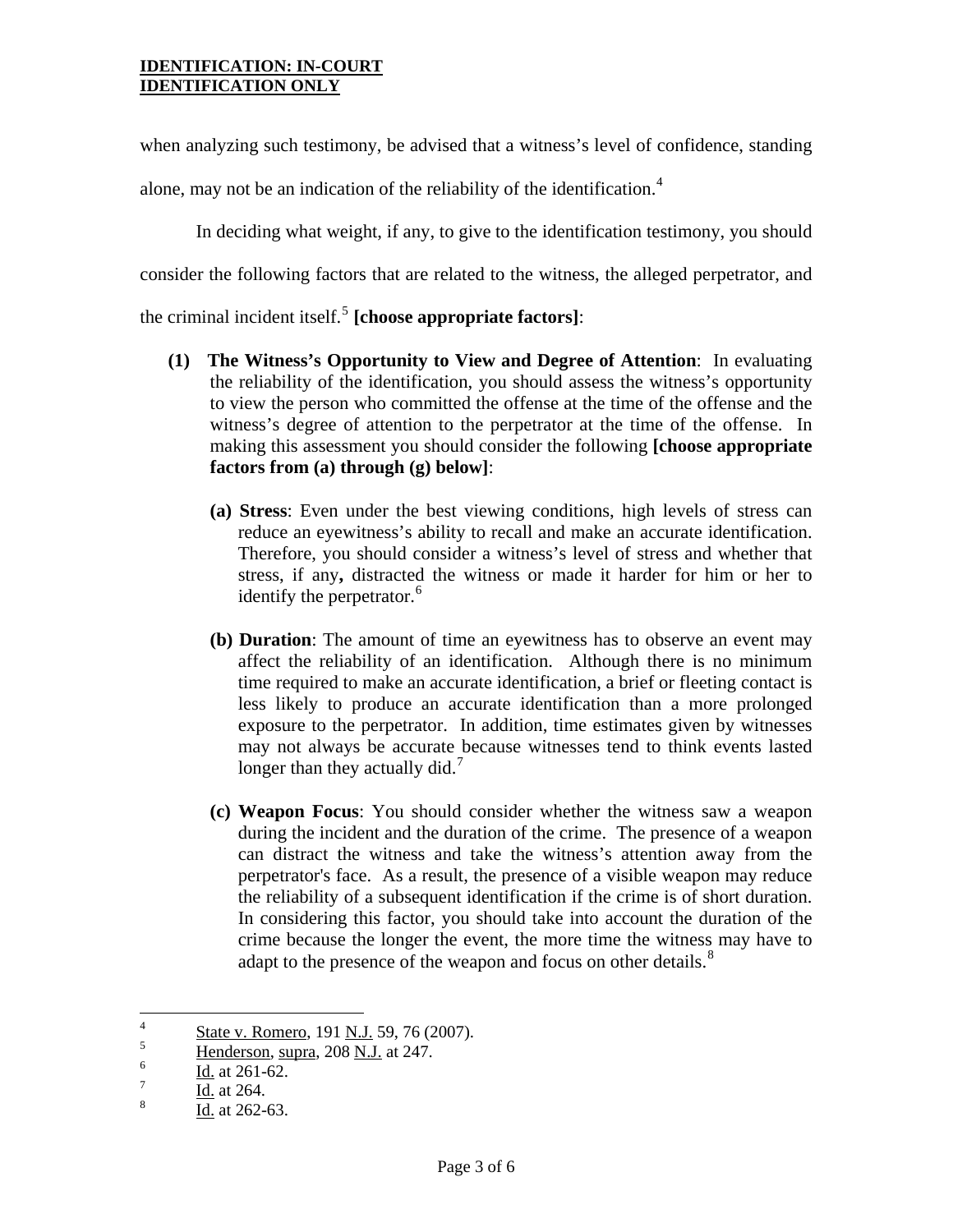- **(d) Distance**: A person is easier to identify when close by. The greater the distance between an eyewitness and a perpetrator, the higher the risk of a mistaken identification. In addition, a witness's estimate of how far he or she was from the perpetrator may not always be accurate because people tend to have difficulty estimating distances.<sup>[9](#page-2-4)</sup>
- **(e) Lighting**: Inadequate lighting can reduce the reliability of an identification. You should consider the lighting conditions present at the time of the alleged crime in this case. $10$
- **(f) Intoxication**: The influence of alcohol can affect the reliability of an identification.<sup>[11](#page-3-1)</sup> An identification made by a witness under the influence of a high level of alcohol at the time of the incident tends to be more unreliable than an identification by a witness who drank a small amount of alcohol.  $^{12}$
- **(g) Disguises/Changed Appearance**: The perpetrator's use of a disguise can affect a witness's ability both to remember and identify the perpetrator. Disguises like hats, sunglasses, or masks can reduce the accuracy of an identification.[13](#page-3-3) Similarly, if facial features are altered between the time of the event and a later identification procedure, the accuracy of the identification may decrease. $14$
- **(2) Prior Description of Perpetrator**: Another factor for your consideration is the accuracy of any description the witness gave after observing the incident and before identifying the perpetrator. Facts that may be relevant to this factor include whether the prior description matched the person picked out later, whether the prior description provided details or was just general in nature, and whether the witness's testimony at trial was consistent with, or different from, his/her prior description of the perpetrator. [**Charge if appropriate**: You may also consider whether the witness did not identify the defendant at a prior identification procedure or chose a different suspect or filler.]
- **(3) Confidence and Accuracy**: You heard testimony that (insert name of witness) expressed his/her level of certainty that the person he/she selected is in fact the person who committed the crime. As I explained earlier, a witness's level of confidence, standing alone, may not be an indication of the reliability of the identification.<sup>15</sup> Although some research has found that highly confident Although some research has found that highly confident

 $\overline{9}$  $\frac{10}{10}$  Id.at 264.

<span id="page-3-1"></span><span id="page-3-0"></span> $\frac{10}{11}$  Ibid.<br><sup>11</sup> If there is evidence of impairment by drugs or other substances, the charge can be modified accordingly.

<span id="page-3-6"></span><span id="page-3-2"></span> $\frac{12}{13}$  Henderson, supra, 208 <u>N.J.</u> at 265.

<span id="page-3-3"></span> $\frac{13}{14}$  Id. at 266.

<span id="page-3-4"></span> $\frac{14}{15}$  Ibid.

<span id="page-3-5"></span>Id. at 254 (quoting Romero, supra, 191 N.J. at 76).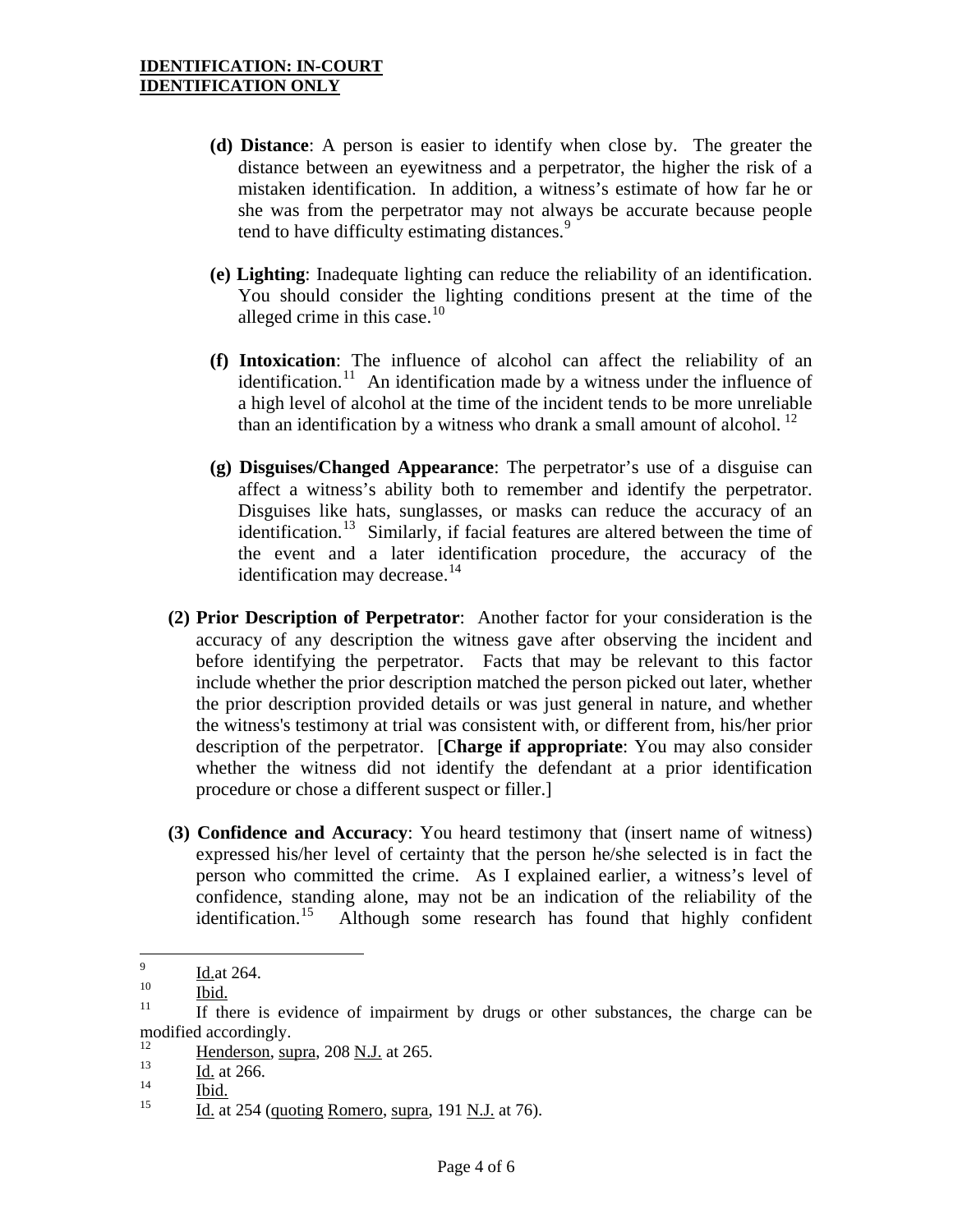witnesses are more likely to make accurate identifications, eyewitness confidence is generally an unreliable indicator of accuracy.<sup>[16](#page-3-6)</sup>

- **(4) Time Elapsed**: Memories fade with time. As a result, delays between the commission of a crime and the time an identification is made can affect the reliability of the identification. In other words, the more time that passes, the greater the possibility that a witness's memory of a perpetrator will weaken.<sup>[17](#page-4-0)</sup>
- **(5) Cross-Racial Effects**:Research has shown that people may have greater difficulty in accurately identifying members of a different race.<sup>[18](#page-4-1)</sup> You should consider whether the fact that the witness and the defendant are not of the same race may have influenced the accuracy of the witness's identification.

**[** The jury should also be charged on any other relevant factors in the case.**]** 

You may consider whether the witness was exposed to opinions, descriptions, or identifications given by other witnesses, to photographs or newspaper accounts, or to any other information or influence, that may have affected the independence of his/her identification.<sup>[19](#page-4-2)</sup> Such information can affect the independent nature and reliability of a witness's identification and inflate the witness's confidence in the identification.

You are also free to consider any other factor based on the evidence or lack of evidence in the case that you consider relevant to your determination whether the identification was reliable. Keep in mind that the presence of any single factor or combination of factor(s), however, is not an indication that a particular witness is incorrect. Instead, you may consider the factors that I have discussed as you assess all of the circumstances of the case, including all of the testimony and documentary evidence, in determining whether a particular identification made by a witness is accurate and thus

 $16\,$  $\frac{16}{17}$  Id. at 253-55.

<span id="page-4-0"></span> $\frac{17}{18}$  Id. at 267.

<span id="page-4-2"></span><span id="page-4-1"></span><sup>18</sup> This instruction must be given whenever there is a cross-racial identification. Id. at 299 (modifying State v. Cromedy, 158 N.J. 112, 132 (1999)).

State v. Chen, 208 N.J. 307 (2011).